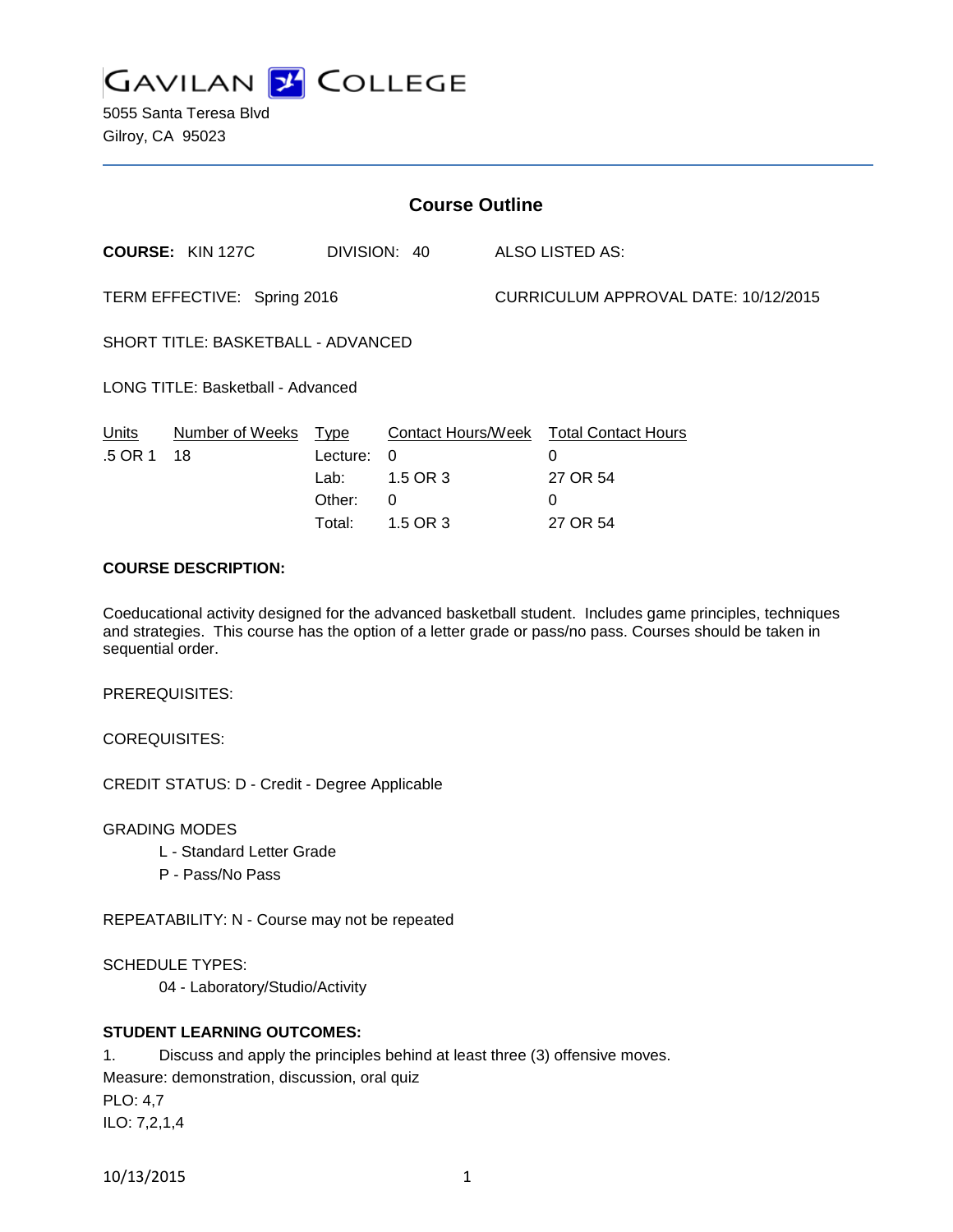GE-LO: E1,A1,A2 Anticipated Year of Assessment: 2015-16

2. Explain and demonstrate the defensive principles for a man to man and a zone defense. Measure: demonstration, discussion, oral quiz

PLO: 4,7 ILO: 7,2,1,4 GE-LO: E1,A1,A2 Anticipated Year of Assessment: 2015-16

3. Describe and demonstrate the strategies related to offensively attacking a man to man defense, a zone defense, half court pressure defense and full court pressure defense.

Measure: demonstration, discussion, exam

PLO: 4,7 ILO: 7,2,4,1 GE-LO: E1,A1,A2 Anticipated Year of Assessment: 2015-16

# PROGRAM LEARNING OUTCOMES:

After completing the Kinesiology major a student will be able to:

1. List and describe five career options available in the field of kinesiology.

2. Describe and critically analyze the role of physical activity and its impact on health, society and quality of life.

3. Discuss the history and broad content within the discipline of kinesiology and develop skills to enable the synthesis of concepts across disciplines.

4. Identify critical elements of motor skill performance, combine motor skills into appropriate sequences for the purpose of improving skill learning, and demonstrate competent motor skill performance in a variety of physical activities.

5. Identify the skeletal and muscular structures of the human body.

6. Utilize measurement concepts (qualitative and quantitative) to assess student/client

performance and program effectiveness.

7. Describe and demonstrate effective verbal and nonverbal communication skills.

# **CONTENT, STUDENT PERFORMANCE OBJECTIVES, OUT-OF-CLASS ASSIGNMENTS**

Curriculum Approval Date: 10/12/2015

4.5 - 9 Hours Content: Course overview, including learning outcomes, class requirements and grading. Review and practice the techniques for a variety of different dribbling, passing, shooting, stopping, pivoting, rebounding and defending skills.

Student Performance Objectives (SPO): Utilize a variety of basketball skills in class activities. Discuss why/when one would use a particular type of dribble, pass and shot. Demonstrate and describe on-ball and off-ball defensive principles.

Out-of-Class Assignments:

4.5 - 9 Hours Content: Review the skills required for guard, forward and post play. Presentation on creating a shot or space off of the dribble and utilizing a screen. Introduce and practice the offensive game principles of give and go, pick and roll and pass and cut. Discuss the rules related to these moves.

Student Performance Objectives (SPO): Demonstrate the offensive game principles of give and go, pick and roll and pass and cut. Explain when/why they would be used and discuss the rules related to properly executing these skills. Perform a variety of basketball skills during class activities. Participate in class drills. Out-of-Class Assignments:

10/13/2015 2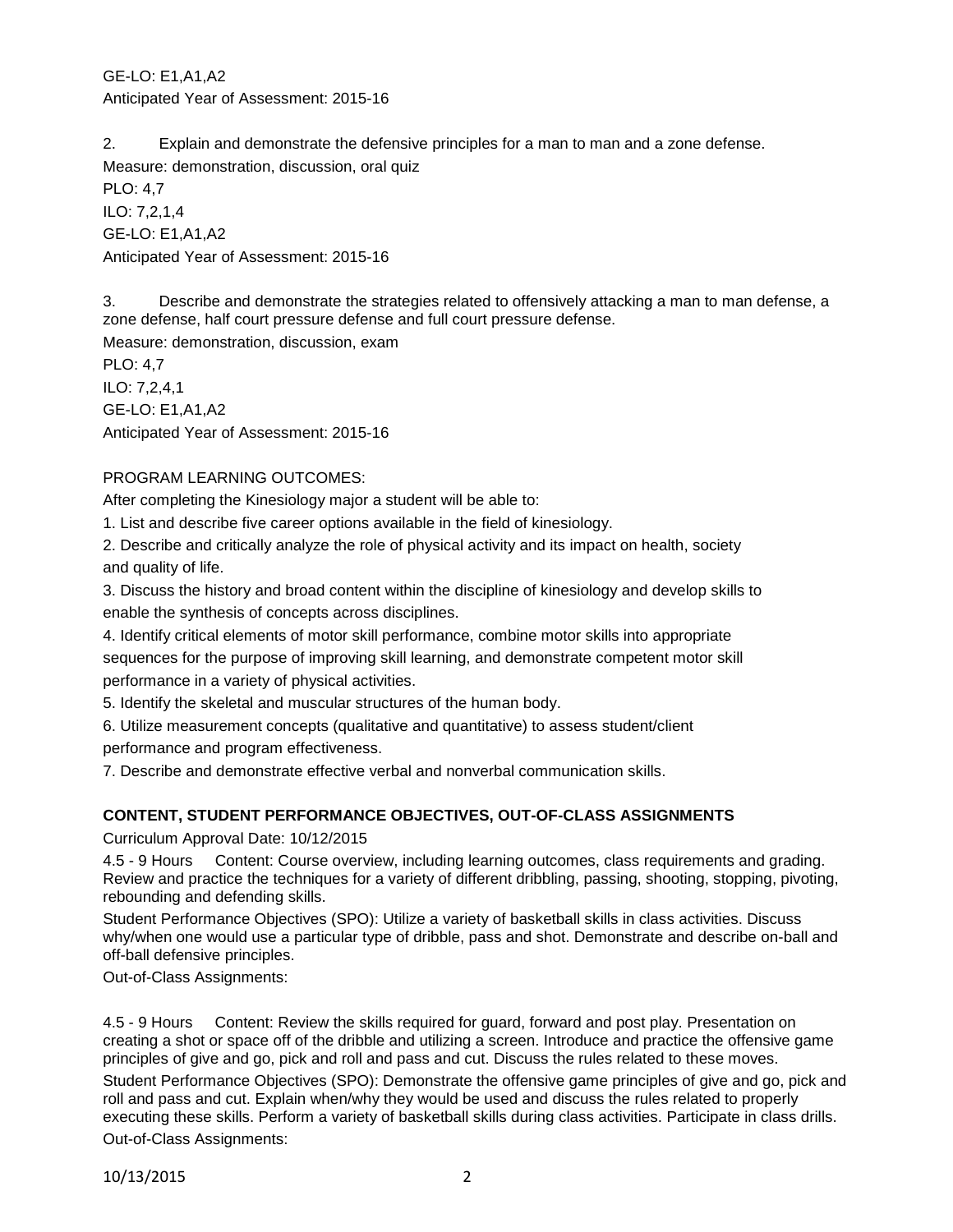4.5 - 9 Hours Content: Presentation on man to man and zone defensive principles including when and why they would be used. Teach defenders the concepts of sliding through and fighting over the top of screens and switching offensive players.

Student Performance Objectives (SPO): Discuss and apply the defensive principles of man to man and zone. Explain and demonstrate how to defend against a screen and/or a cut. Participate in various drills and demonstrate all the skills learned to date.

Out-of-Class Assignments:

#### 6 - 12 Hours

Content: Presentation on the offensive strategies of understanding the areas to attack when an opponent is using man to man or zone defense. Introduce the offensive principles that should be applied for half court and full court pressure.

Student Performance Objectives (SPO): Discuss and demonstrate the offensive strategies one should apply when attacking a man to man vs. a zone defense. Explain and demonstrate how to play against a half court and a full court pressure defense. Participate in class activities.

Out-of-Class Assignments:

#### 6 - 12 Hours

Content: Introduce the concepts and theories for the fastbreak. Incorporate 3 on 1, 3 on 2 and 2 on 1 fastbreak drills into the lesson. Continue working on all skills, principles and strategies learned to date. Provide a variety of drills, game-like situations and game play for practice purposes.

Student Performance Objectives (SPO): Explain the concepts and theories for the fastbreak and demonstrate them in drills and game play. Apply all skills, rules, offensive and defensive principles and strategies in game play. Participate in class activities.

#### **METHODS OF INSTRUCTION:**

guided practice, demonstration, discussion

## **METHODS OF EVALUATION:**

Category 1 - The types of writing assignments required: Percent range of total grade: % to %

If this is a degree applicable course, but substantial writing assignments are NOT appropriate, indicate reason

Course primarily involves skill demonstration or problem solving

Category 2 - The problem-solving assignments required: Percent range of total grade: % to %

Category 3 - The types of skill demonstrations required: Percent range of total grade: 35 % to 60 % Performance Exams

Category 4 - The types of objective examinations used in the course: Percent range of total grade: 10 % to 20 % Multiple Choice